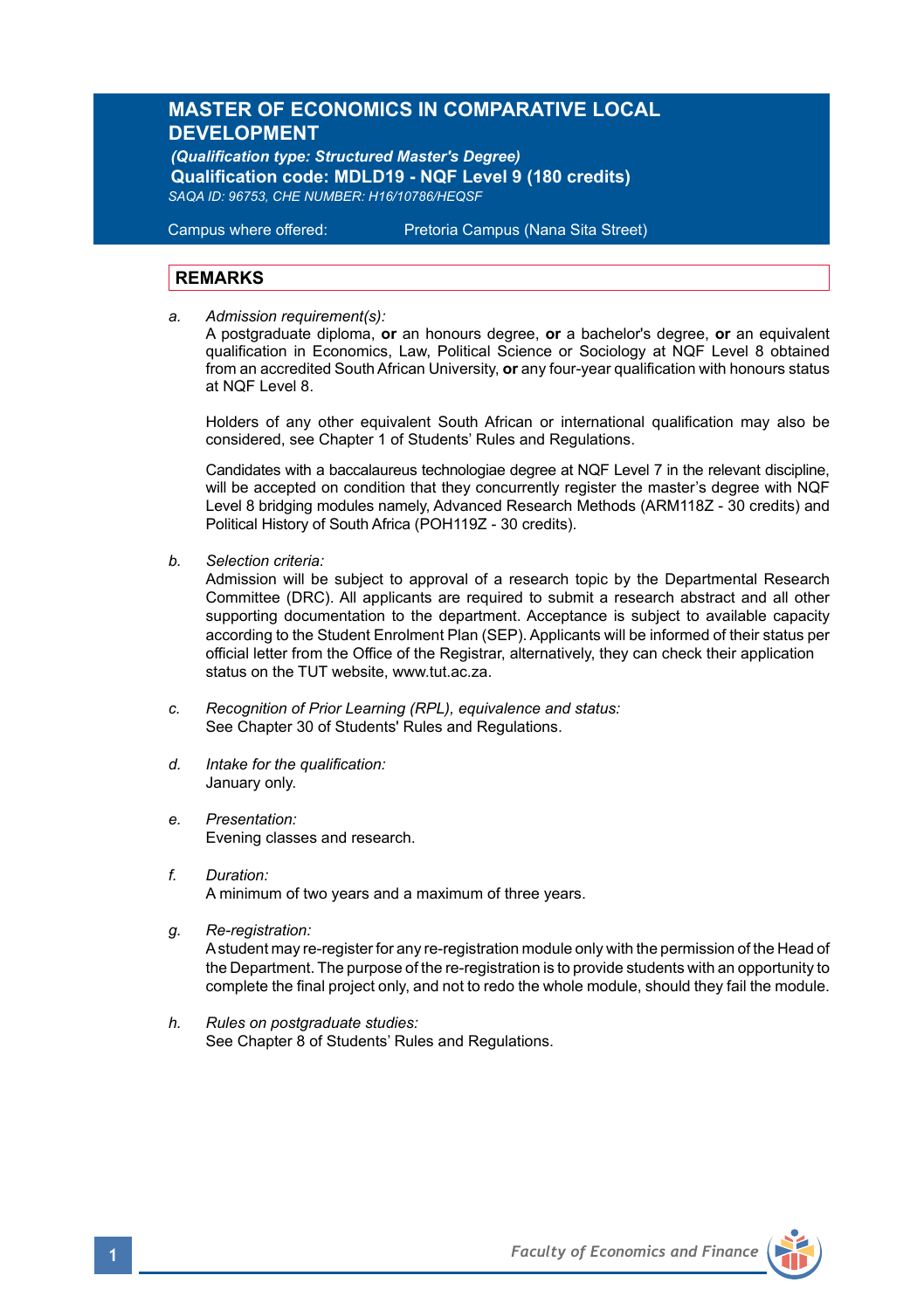# **CURRICULUM**

| <b>FIRST YEAR</b>                 |                                                           |       |               |  |  |
|-----------------------------------|-----------------------------------------------------------|-------|---------------|--|--|
| <b>CODE</b>                       | <b>MODULE</b>                                             | NOF-L | <b>CREDIT</b> |  |  |
| <b>FIRST SEMESTER</b>             |                                                           |       |               |  |  |
| EAL119M                           | Economic Approaches to Local<br>Development               | (9)   | (12)          |  |  |
| LAL119M                           | Legal Approaches to Local<br>Development                  | (9)   | (12)          |  |  |
| SAL119M                           | Socio-Political Approaches to<br>Local<br>Development     | (9)   | (12)          |  |  |
| TOTAL CREDITS FOR THE SEMESTER:   | 36                                                        |       |               |  |  |
| <b>SECOND SEMESTER</b>            |                                                           |       |               |  |  |
| DEP119M                           | Local Development and<br><b>Entrepreneurship Policies</b> | (9)   | (12)          |  |  |
| <b>MVS119M</b>                    | Management of Diversities in<br>Societies                 | (9)   | (12)          |  |  |
| <b>RIG119M</b>                    | Regional Integration and Multilevel (9)<br>Governance     |       | (12)          |  |  |
| TOTAL CREDITS FOR THE SEMESTER:   |                                                           |       | 36            |  |  |
| TOTAL CREDITS FOR THE FIRST YEAR: | 72                                                        |       |               |  |  |

## **SECOND YEAR**

| <b>CODE</b>                   | <b>MODULE</b>                                                                                                                            | <b>NOF-L</b>      | <b>CREDIT</b>      |  |  |
|-------------------------------|------------------------------------------------------------------------------------------------------------------------------------------|-------------------|--------------------|--|--|
| CLD109M<br>CLD109R<br>CLD119R | Research Report<br>Research Report (re-registration)<br>Research Report (re-registration)<br>(first-semester module, see<br>paragraph q) | (9)<br>(9)<br>(9) | (60)<br>(0)<br>(0) |  |  |
| <b>FIRST SEMESTER</b>         |                                                                                                                                          |                   |                    |  |  |
| PJG119M<br>SLV119M            | <b>Project Management</b><br>Sustainable Local Development                                                                               | (9)<br>(9)        | (12)<br>(12)       |  |  |
| <b>SECOND SEMESTER</b>        |                                                                                                                                          |                   |                    |  |  |
| FLD119M                       | Financial Aspects of Local<br>Development                                                                                                | (9)               | (12)               |  |  |
| WCL119M                       | WIL in Comparative Local<br>Development                                                                                                  | (9)               | (12)               |  |  |

m

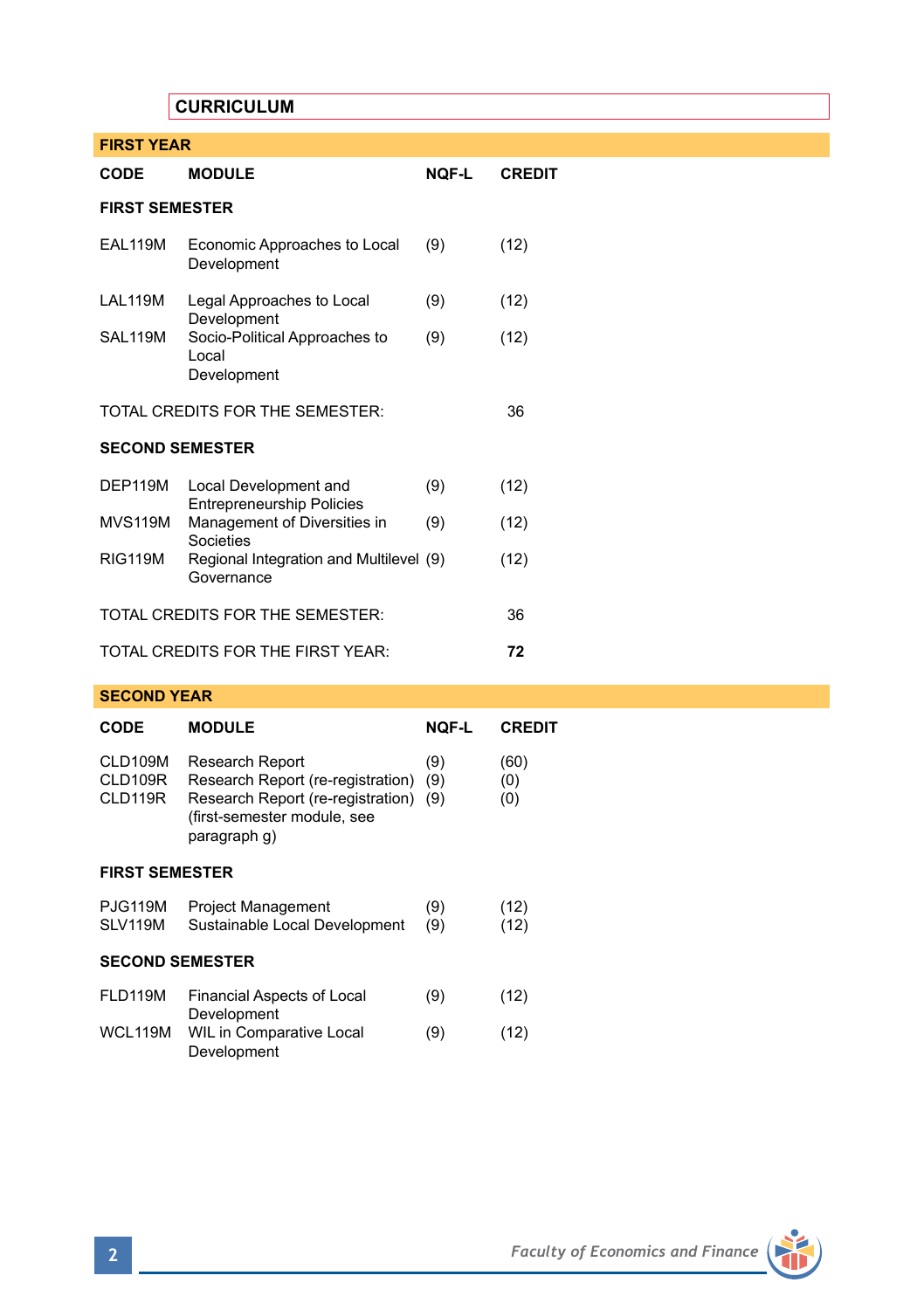| WCL119R | WIL in Comparative Local<br>Development (re-registration)<br>(first-semester module, see<br>paragraph q) | (9) | (0) |
|---------|----------------------------------------------------------------------------------------------------------|-----|-----|
|         | TOTAL CREDITS FOR SECOND YEAR:                                                                           |     | 108 |

TOTAL CREDITS FOR THE QUALIFICATION: **180**

# **MODULE INFORMATION (OVERVIEW OF SYLLABUS)**

The syllabus content is subject to change to accommodate industry changes. Please note that a more detailed syllabus is available at the Department or in the study guide that is applicable to a particular module. At time of publication, the syllabus content was defined as follows:

## **E**

### **ECONOMIC APPROACHES TO LOCAL DEVELOPMENT (EAL119M) CONTINUOUS ASSESSMENT** *(Module custodian: Department of Economics)*

Exploring the conditions for economic development, focusing on innovation systems theory. (Total tuition time:  $\pm$  34 hours)

**F**

### **FINANCIAL ASPECTS OF LOCAL DEVELOPMENT (FLD119M) CONTINUOUS ASSESSMENT** *(Module custodian: Department of Economics)*

The role of the financial system in the process of local economic development. Policy instruments used to strengthen the financial support to the development process. (Total tuition time: ± 34 hours)

# **L**

### **LEGAL APPROACHES TO LOCAL DEVELOPMENT (LAL119M) CONTINUOUS ASSESSMENT** *(Module custodian: Department of Economics)*

Underlying legal concepts in local development and laying the foundation for exploring the organisation and functions of the different levels of government and administration. Focus on the organisation of local government from a comparative perspective, with particular focus on the constitutional frameworks and institutions of the countries of southern Africa as re-shaped in the transitional period of the 1990s. The legal basis for trans-border cooperation in the southern Africa region and the outlook of the progressive embodiment of traditional law in modern constitutional systems will be studied. (Total tuition time: ± 34 hours)

## **LOCAL DEVELOPMENT AND ENTREPRENEURSHIP CONTINUOUS ASSESSMENT POLICIES (DEP119M)**

### *(Module custodian: Department of Economics)*

Definition of the concept of entrepreneurship by paying special attention to the specificity of contexts within which entrepreneurship becomes manifest, the different types and roles of entrepreneurship and the role of institutions in determining which features prevail. Barriers to entrepreneurship and the relevant policy implications. Distribution of SMMEs. Underground economy and organised criminality. (Total tuition time: ± 34 hours)

## **M**

### **MANAGEMENT OF DIVERSITIES IN SOCIETIES (MVS119M) 1 X 3-HOUR PAPER** *(Module custodian: Department of Economics)*

Examining the challenges of the pluralistic society for local development. Regulation and management of diversities and relations in plural societies with an emphasis on the regulation and management of ethnic relations and the prevention, management and resolution of conflicts. Concepts related to identifying difference and diversity and their implications for local development. Students will be equipped with conceptual frameworks, skills and strategies for managing these differences to create opportunities for local development. (Total tuition time: ± 34 hours)